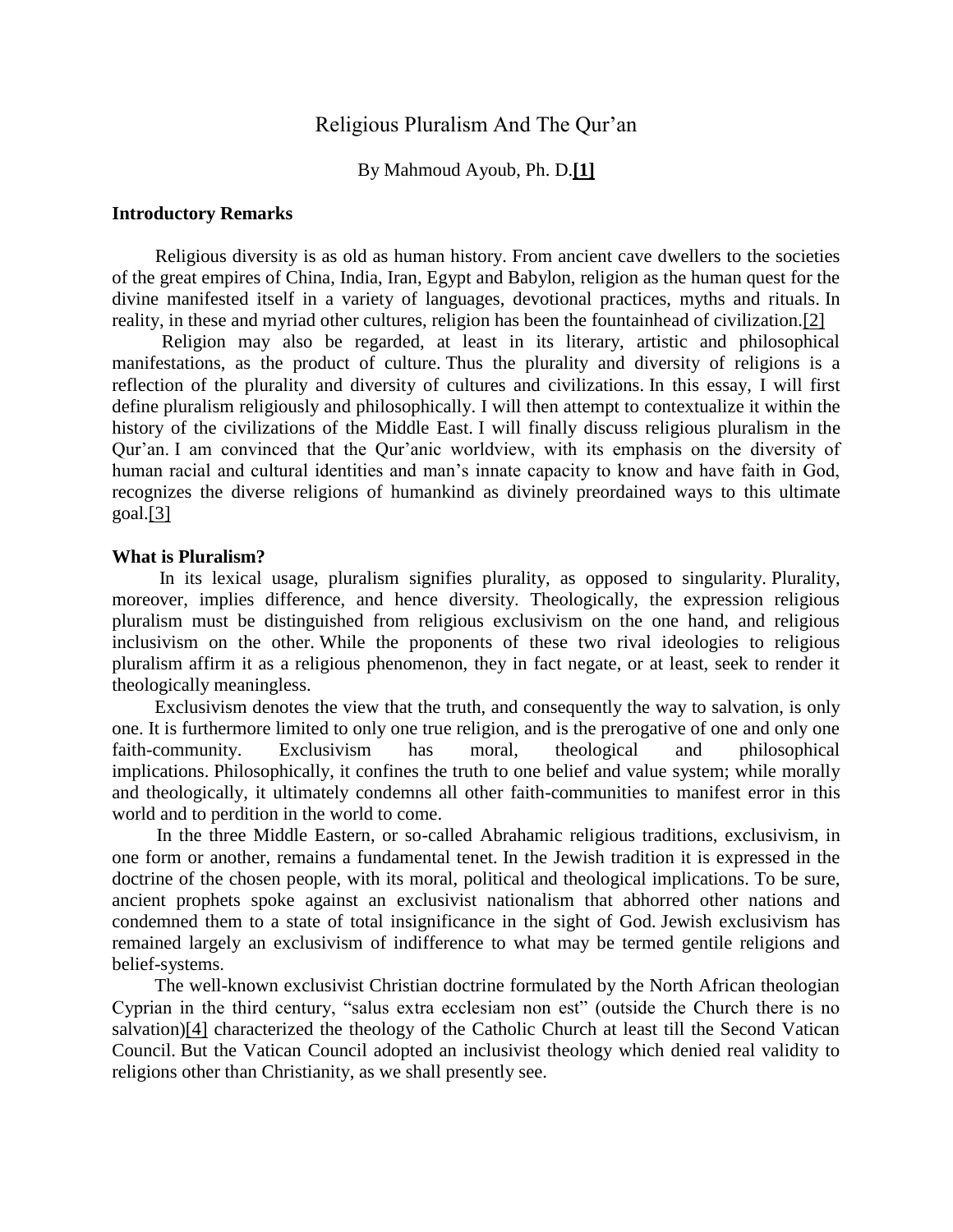The Qur'anic assertion, "Anyone who desires a faith other than *islām*, it shall not be accepted of him; and in the hereafter he shall be among the losers,"[5] expresses an exclusivist view of religion, but only if the term *islām* is taken narrowly to refer to Islam as an institutionalized religion. If, however, it is taken to signify a human attitude of total submission (*islā*m) to God, then we are talking not about religious institutions, but about an ideal relationship between God and human beings that transcends all religions, including Islam.[6]

 The opposite of exclusivism is inclusivism. Inclusivism is a modern and mainly Western humanistic Christian theological concept which takes many forms. One of these forms is the belief that even though my religion is the only way to salvation, moral women and men of good conscience, even if they be atheists, will attain salvation by being anonymous members of my faith-community .

 The well-known German theologian Karl Rahner [1904-1984] coined the term "anonymous Christians" to formulate a theology of Christian inclusivist salvation.[7] He echoed in this the Second Vatican Council declarations *Nostra aetate* and the Dogmatic Constitution on the Church (*lumen gentium)* . The Constitution states:

Those also can attain to everlasting salvation who, through no fault of their own, do not know the gospel of Christ or his Church, yet sincerely seek God and, moved by grace, strive by their deeds to do his will as it is known to them through the dictate of conscience. [8]

 Rahner argued for the validity of his theology of universal salvation through the atoning death of Christ on the ground that it is in virtual agreement with the theology of Vatican II. But while Vatican II presupposes faith in God, however erroneous such faith may be, Rahner made everlasting salvation available to all decent men and women of good conscience, even if they are atheists. It must be observed that his theology of salvation ultimately goes against the Christian doctrine of original sin and the need for redemption and atonement through faith in the cross of Christ.

 Religious pluralism, as has already been observed, is the recognition of the multiplicity and diversity of religions as a natural or divinely willed phenomenon. Yet if religious pluralism is to serve as a meaningful framework of constructive dialogue among the followers of the various religions, all religions, or at least all theistic religions, must be recognized as legitimate ways to the Truth or Ultimate Reality. It must be further agreed that the followers of every religion have the right to regard their own faith as the true one for them. Since, moreover, the need for everlasting salvation in some form is common to at least all the major religions, no one way should be privileged as the only way to salvation.

 It may be argued that acceptance of the equal validity of all the major religions would ultimately lead to religious relativism, or the relativity of the Truth. Some have therefore posited a super-religion as a unifying spiritual vision of all religions. This view is, in the final analysis, another form of inclusivism, which reduces all religions to one imaginary ideal faith.[9] That God spoke to every community or nation in its own language, through a long list of prophets and sages, is frequently asserted in the Qur'an and the New Testament.[10] All the major religions hold that the Truth is One, and it transcends human understanding. Yet since the goal of all religions is to seek the Truth, they must all be ways to that goal, for "to God do we belong, and to Him we shall return." (Q. 2:156).

# **Religious Pluralism In Ancient Iran And The Mediterranean Basin**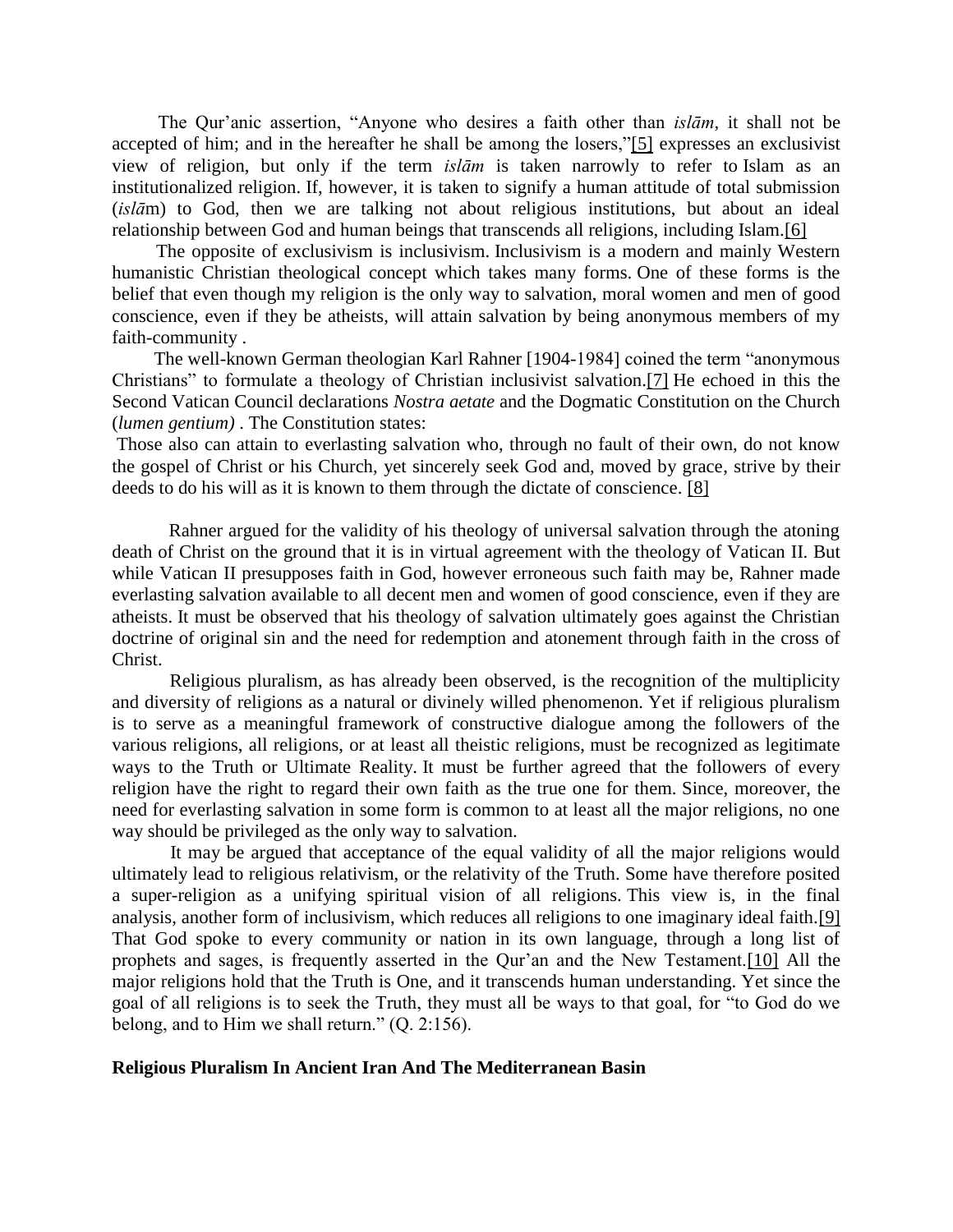The period from the eighth to the third century BCE can be regarded as the axial age in religious and philosophical creativity in greatly separated areas around the then known world.[11] It witnessed the rise of Chinese philosophy in its Taoist, Confucianist and other forms. In India, during this period of spiritual growth, the great sages of the Upanishads formulated an enduring mystical monistic philosophy which supplanted the somewhat crude Vedic religion. In India too the Buddha "set the wheel of dharma turning" with his moral philosophy of suffering and salvation, and challenged the vast Hindu pantheon with its authoritarian priesthood.

 Ancient Israel saw the rise of the prophetic movement with its messianic hopes and ideas of universal salvation. Voices like those of Amos, Mica, Jeremiah and others called for social justice and the worship of YHWH as the sovereign Lord of all nations.

 The first man of authority to recognize and promote religious pluralism was Cyrus the great, founder of the Persian empire in the fifth century BCE,. Cyrus founded an empire that stretched from Iran to Central Asia to Egypt, Iraq, Syria-Palestine, and even into Europe. This great imperial domain was unrivaled until the rise of the Muslim empire following the death of the Prophet Muh}ammad, and especially after the phenomenal expansion of CE 711.

 Cyrus sought to honor all the deities of his realm. He allowed his foreign subjects to return to their lands, worship their gods and pray for his success and prosperity. He thus gave permission to the Judean exiles to return to Judea and rebuild the Jerusalem Temple of YHWH their God. This earned him the honor of being called by the author of II Isaiah YHWH's servant or messiah.[12]

 The next empire builder was Alexander the Great [BCE 356-323]. Alexander was not only a great conqueror, but also a philosopher. According to classical Islamic hagiography, he was even a prophet.[13]

 Alexander may be regarded as the father of the classical civilizations of Judaism, Christianity and Islam. With Alexander we witness a conscious attempt to impose a single civilization framework on at least the Mediterranean basin, including western Europe, the Middle East and north Africa. This was the Hellenistic civilization, with its rich religious and philosophical heritage, in particular its Platonic and Aristotelian philosophical and scientific worldview.

 Within this Hellenistic framework, the Mithraic mystery cult, as well as the inherently dualistic worldview of the religions of ancient Iran, which was expressed in the eternal struggle between good and evil, light and darkness, became a powerful Gnostic movement which threatened and deeply influenced early Christianity. The influence of these Gnostic philosophies on all three monotheistic religions of the Middle East is undeniable. Less significant in the long run were the mysteries of Isis and Osiris in Egypt, and the Delphic and other Greek mysteries which flourished during this culturally and religiously formative period of Western civilization.

 It may be argued that the axial age, mentioned above, culminated with Alexander the Great. With Alexander we see the beginning of a civilizational synthesis which began with the rise of Christianity and Manichaeism and culminated with Islam. Therefore, the period from Alexander to Muḥammad may be viewed as another seminal epoch in the formative history of the civilizations of Judaism, Christianity and Islam.

 Jesus and Paul rejected the particularistic Jewish faith to which they both belonged. The new universalistic faith which they founded constituted a sharp contrast with the traditional narrow Jewish view of religion and culture. From the beginning, moreover, Christianity challenged, and soon supplanted, Greek wisdom and Egyptian religiosity.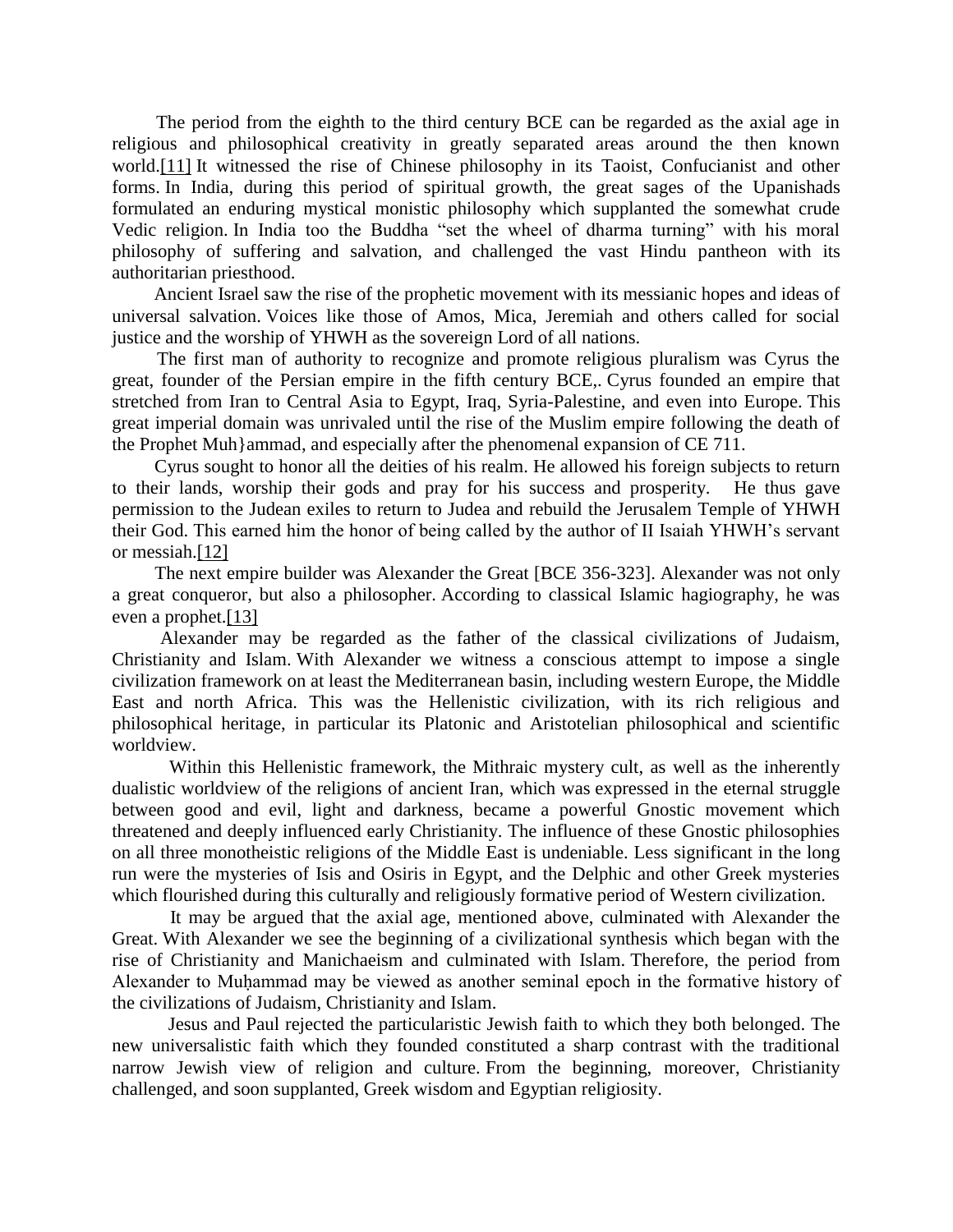Christianity did not eliminate Greek philosophy, but absorbed it as the framework of its own theology. As for Hellenized Egyptian and other mystery cults, they survived in Christian hagiography and popular piety. Both Egypt and the East, most likely Iran, are represented in the account of the nativity of Jesus. For instance, the wise men of the East who came seeking the divine child, the new king, are believed to have been Magian or Zoroastrian priests. This account was meant to affirm that the humble child, placed in a lowly manger, was Christ the King.[14]

 Religion has always been associated with power and humility. In Christ the King who was laid in a humble manger, the reconciliation was finally achieved between the two warring Egyptian gods Horus and Seth, represented by the ox and the donkey respectively. Through this Hellenistic synthesis, moreover, Christianity rendered the universalistic vision of the ancient Hebrew prophets a message of salvation for all of humankind.

 It is noteworthy that the first post-Christian religious authority to recognize the plurality and unity of religions was another Iranian, Mani the Babylonian prophet. Mani, who presented yet another vision of the unity of all religions in the third century CE, failed to actualize this vision in a new religious system. He failed because Manichaeism, which was yet another Iranian dualistic faith, denied the unity of the creation under one sovereign, all-powerful and wise God. This unity of creation under a supreme divine being was essentially the message of Zarathustra, the prophet of ancient Zoroastrianism, of which Manichaeism was a later corruption. This message was also propagated by many Greek sages, particularly Plotinus. It may in fact be argued from an Islamic point of view that Plotinus, with his mystical faith in the One Divine source of Being, was the prophet between Jesus and Muh}ammad. This is not to say, however, that Mani's explanation of good and evil was quickly forgotten. On the contrary, Manichaeism exerted a deep and lasting influence on the religious thought and piety of Europe and the Middle East.

 Mani proclaimed a universal religion of light and salvation. He sought to present himself as the final messenger of God and his religion as a synthesis of Zoroastrianism, Buddhism and Christianity. Yet ironically this great religious genius had a tragic end, and his religion came to be regarded as a great heresy by both Christian and Muslim theologians and heresiographers.[15]

## **Religious Pluralism In The Qur'an**

 Among all the scriptures of the theistic religions the Qur'an is unique in that it sets its worldview within the context of divine Oneness and human diversity, including the plurality of religions. Furthermore, it regards religious diversity as one of the signs (*aya>t*) of God, second in importance to the "creation of the heavens and earth."[16] The Qur'an does not directly and categorically deny the validity and truth of any religion. Rather it is concerned with individuals and nations and their faith (*Imām*), or rejection of faith (*kufr*) in God, witnessing (*shahādah*) to His Oneness (*tawhīd*) and acceptance of humankind's accountability before Him on the Day of Judgment.

 The Qur'an presents its view of religious pluralism in a somewhat progressive manner. In a preliminary statement it simply enumerates the religions known to the Prophet's listeners and leaves the question of their truth for God to judge on the Day of Resurrection. It states: "Surely those who have accepted faith [that is the Muslims], those who are Jews, the Sabaeans, the Christians, the Magians and those who have associated other gods with God, God will judge among them on the Day of Resurrection. God iswitness over all things."[17] It should be observed that the verse under consideration first lists the legitimate religions and then mentions those who associate other beings or things with the worship of God alone as people without a legitimate religion.

 The Qur'an lays down four basic principles, which are necessary for the truth-claim of any religion. The first is that a true religion must be enshrined in a divinely revealed scripture or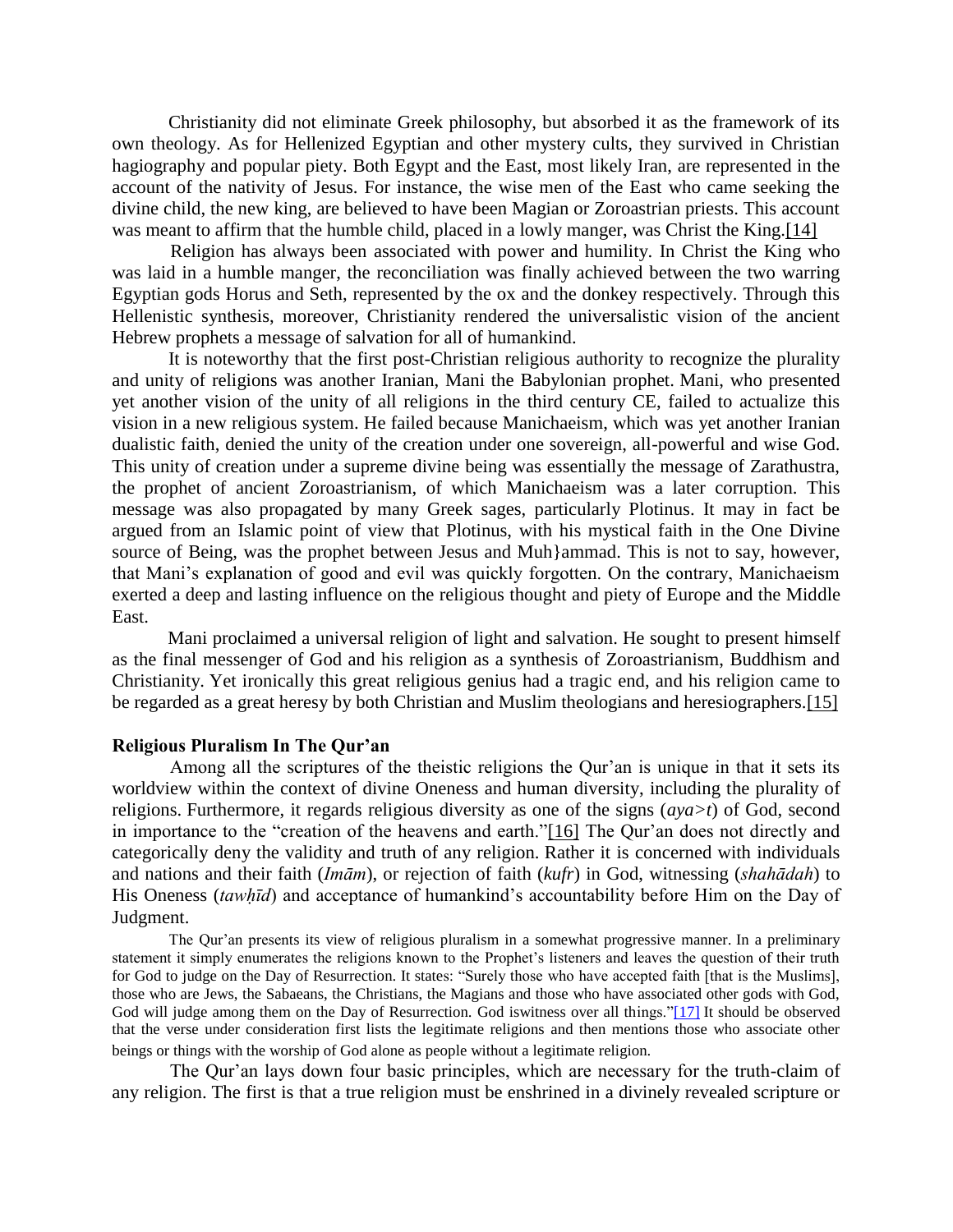sacred law (*sharī'a*). Secondly, it must affirm God's absolute Oneness (*tawḥīd*). Thirdly, it must profess active faith in God and the last day. Finally, it should foster righteous living (*iḥsān*). On the basis of these four principles, the Qur'an affirms the truth of the faith of Muslims, Jews, Christians and Sabaeans.[18]

 It is to be observed that although a scripture or divinely revealed book is of the utmost importance for the truth of a religion, it is not the sole criterion by which a religious community is to be judged. While the Jews, Christians and Muslims are people of the Book, the Sabaeans may not have had a scripture. Nor is it clear that they were true monotheists, as they are reported to have venerated the stars. They did acknowledge a divine creator, on the basis of which the Qur'an includes them among the people of faith in God. Hence, it may Phenomenologically be concluded that the Sabaean faith may spiritually prefigure the truth in the non-prophetic wisdom religions, such as Hinduism, Buddhism and the religions of China and Japan.

 It may be further argued that the Qur'an affirms faith in any book that God has or may have revealed. [19] This means that, like the plurality of religions, the plurality of scriptures is open ended. The Zoroastrians, for instance, under Muslim rule collected an impressive canon of sacred books, which they claimed goes back to their ancient prophetic sages.[20]

 It is noteworthy that the Prophet himself bestowed on them the status of the people of the Book in his command, "Follow in dealing with them the Sunnah (practice) of the people of the Book."[21]Likewise, the famous young Umayyad general Muḥammad b. al-Qāsim extended this status to the Hindus, following his conquest of the Indus Valley in 711.

 The Qur'an claims to have been revealed as a book confirming all previous scriptures, but particularly the Torah, the Psalms and the Gospel. Thus the scriptural requirement is understood, and therefore omitted in the following crucial verse for our discussion. The three remaining principles are affirmed, where the Qur'an transcends all religious affiliations: "Surely those who have faith [that is the Muslims], the Jews, the Christians and the Sabaeans; whoever accepts faith in God and the last day and performs good deeds, those shall have their reward with their Lord; no fear shall come upon them, nor will they grieve."[22] This verse is of decisive importance for several reasons. First, it occurs twice in the Qur'an at the beginning and near the end of the Prophet's career in Madīinah, as Surah 2 was the first major sūrah to be revealed in Madīnah and Surah 5 was revealed before Surah 9, which was the last major sūrah sent down to the Prophet. It must therefore be conclusively argued that this verse could not be abrogated, as many classical and modern jurists and Qur'an commentators have held. This is because abrogation applies only to legislative verses and this is a narrative verse.

 The verse under discussion is important also because it does not limit faith and its rewards to the people of the book. It has already been observed that the Sabaeans may not have had a sacred scripture.[23] Yet they are included among those who shall have the reward of their faith with God. The identity of the sabaeans has been under debate. Shahrastānī, in his book *al-Milal wal-nihal* presents two sects of the Sabaeans.<sup>[24]</sup> These are the religious Sabaeans of Iraq and the philosophical Sabaeans of Ḥarrān in northern Syria. While the religious Sabaeans, with whom we are here concerned, acknowledged one divine creator, they probably did not have a sacred book and they venerated the stars, as did the Babylonians before them. Yet they are included among the people of faith in God.

 A close hermeneutical analysis of this verse would reveal two further points. The first is that both the plurality of religions and scriptures are open ended, and closely related. Even though the Qur'an limits the designation "people of the Book" to the Jews and Christians, it speaks of an unspecified number of prophets and messengers who were sent by God as guides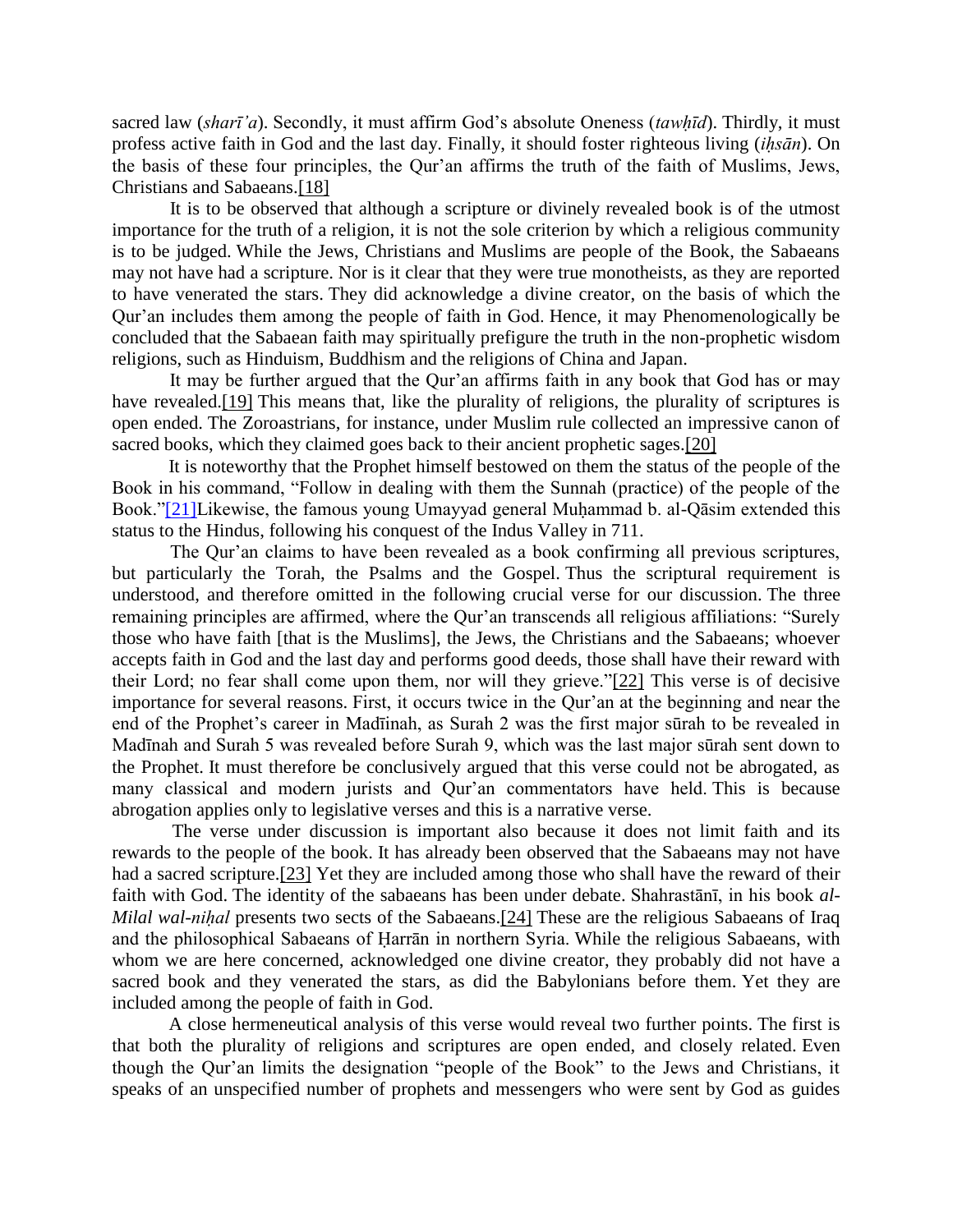and warners to every nation or community. On the basis of this Qur'anic assertion, Muslims, as we have already observed, extended this designation to Zoroastrians and even Hindus. Any other community that could lay credible claim to a sacred scripture would have been included. The second point is that the assertion, "whoever has faith in God and the last day and performs good deeds" provides a universal criterion of divine favor, independent of any religious identity.

 According to the principles outlined above, religious affiliation in itself is no guarantee for the attainment of Paradise. The scriptural religions are important frameworks of legal and social identities, but they must be lived within a higher sphere of sincere faith and righteous works. God addresses Muslims and the people of the Book with the warning: "It is not in accordance with your [Muslims] wishes, nor the wishes of the people of the Book; rather, whoever does evil, he will be recompensed for it, nor will he find for himself any friend or helper against God. And, anyone who performs righteous deeds - be he male or female – and is a person of faith, those will enter the Garden [of Paradise] and they will not be wronged in the least".[25] Thus we see that the criterion for acceptance with God is neither religious identity, nor class or gender but faith and good deeds.

 The plurality of religions and scriptures arises ultimately from the great number of prophets and messengers who followed one another, from Adam to Muhammad, in a great universal procession. Relying on the Qur'anic assertion, "There is no community (ummah) but that a warner was sent to it,[26] later Islamic tradition puts the number of prophets at one hundred and twenty-four thousand. The Qur'an further asserts that God did not send a messenger to a community except in its own language, in order that he may elucidate for them God's commands and prohibitions.[27]

 Human history, according to this Qur'anic worldview, is prophetic history. Prophetic history is in reality the history of divine guidance of humankind to God through the mission of His prophets and messengers. Divine guidance, moreover, is promised to a heedless humanity that must be reminded again and again of its primordial covenant with God.

 God tells us in the noble Qur'an that in primordial time, when humankind were still in the realm of potentiality, called by tradition "the world of atoms" (*'ālam al-dharr*), God took out of the loins of the children of Adam their progeny and made them witness over themselves. He said, "Am I not your Lord?" they said, "Yes, we hear and we witness." God then warned humanity, "lest you say on the Day of Resurrection we were heedless of this…"[28]*ghaflah*) into the light of faith in Him. The human part of this primordial divine covenant is to affirm in word and deed the sovereign Lordship of the One God. God's part is to guide humankind out of the darkness of heedlessness (

 God first renewed this covenant with Adam and his spouse, after they lost the bliss of Paradise through man's first act of heedlessness, first in His saying, Their shall come from me to you guidance; and whoever follows my guidance, no fear shall come upon them nor will they grieve."[29] God then renewed this covenant with every prophet until the coming of the last Prophet, Muḥammad, may God's peace and blessing be upon him.

 The Qur'an presents religion as such under two distinct, but also interrelated, dimensions. The first is institutionalized religions, such as Islam, Christianity and Judaism. These are the frame work of the laws and rituals of worship which give their followers their legal and social identity as Jews, Christians and Muslims. All three traditions should ideally constitute what the Qur'an calls, "*millat abīkum ibrāhīm* (the religion of your father Abraham)", who called all his children *muslims*. Institutionalized human religions are the necessary vehicle and framework of the inner dimension which they represent.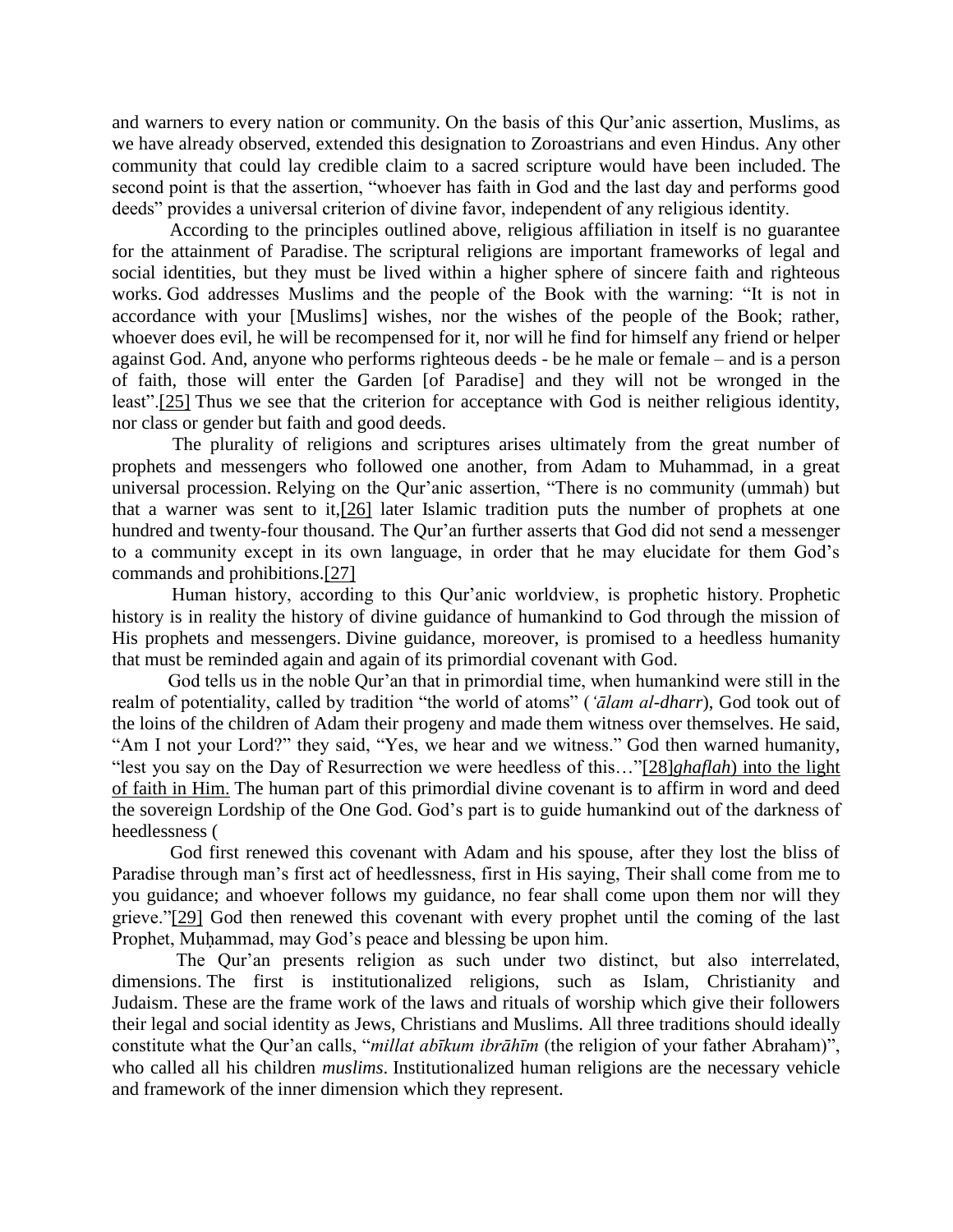The Qur'an calls this inner dimension the *fiṭrah*, or original creation of God of all His human creatures. The Qur'an identifies this divine original creation with the "straight (*qayyim) religion: "Set [O Muḥammad] your face straight towards God, a man of pure faith (ḥanīfan*)*, for this is God's original creation (fiṭrah* upon which He created humankind; there is no altering of God's creation."[30]

 This divine pure creation is the innate capacity to know God and have faith in Him, with which every human being is born. This means that every child is born pure, like Adam before he sinned, and is thus ready to affirm anew the divine primordial covenant of "Am I not your Lord." This innate capacity to know God is realized through human unaided reason, as was the case with Abraham who took first the luminous star to be his Lord, then when it set, he said, "I love not those that set. He then turned to the moon, and when it set, he exclaimed, "if my Lord guides me not, I shall surely be one of those who had gone astray." He finally took the sun to be his God, but when it set he realized that the sun is not God. Then, in an outburst of adoration, he cried out, "I turn my face towards Him who created the heavens and the earth, a man of pure faith, nor will I be one of the associators (*mushrikīn)."*[31]

 This Qur'anic two-dimensional view of religion in no way implies dichotomy or duality. Rather institutionalized religion is itself legislated by God as the instrument for the realization of the inner dimension of faith and righteous living. God says in the Qur'an:

To everyone of you we have appointed a [sacred] law and a course to follow. For, had God so wished, He would have made you all one community. Rather He wished to try you by means of what He had given you; who among you is of the best action. Compete therefore with one another as if in a race in the performance of good deeds. To God shall be your return, and He will inform you concerning the things in which you had differed."[32]

This verse first stipulates that the exoteric dimension of religion should mirror its inner dimension through the performance of good deeds. Secondly, differences among God's laws which He appointed for different peoples should be respected, and should not lead to conflicts. Finally, the truth concerning these different divine dispensations will be known only on the Day of Judgment when God will inform all faith-communities of all their religious differences. To paraphrase St. Paul, here we see things through a glass darkly, but then we shall see things as they are.<sup>[33]</sup>better understanding. But then God, the absolute Truth *(al-haqq)* will manifest the truth, all the truth. Here we must avoid turning our religious differences into religious conflicts through dialogue in humility and the desire for

 The Qur'an not only acknowledges religious diversity and plurality, it also lays down the principles that should govern interreligious relations. It first calls for respect and protection of all places of worship. God says: "Had God not repelled some people by means of others, synagogues and churches, mosques and monasteries in which God's name is mentioned, would have been demolished."[34] The Prophet himself applied this principle by allowing the delegation of the Christians of Najrān to pray in his mosque. He went even further by calling them and the Muslims to "just word of common ascent" between the two communities.[35] It took the Muslims fourteen centuries to renew this call, and for some Christians and Jews to listen.

 The Qur'an enjoins Muslims to dialogue with Jews and Christians in the fairest manner. It sets forth both the etiquette and theology of dialogue: "Do not debate with the people of the Book save in the fairest manner, except those among them who do wrong; and say to them 'we accept faith in that which was sent down to us [that is the Qur'an] and that which was sent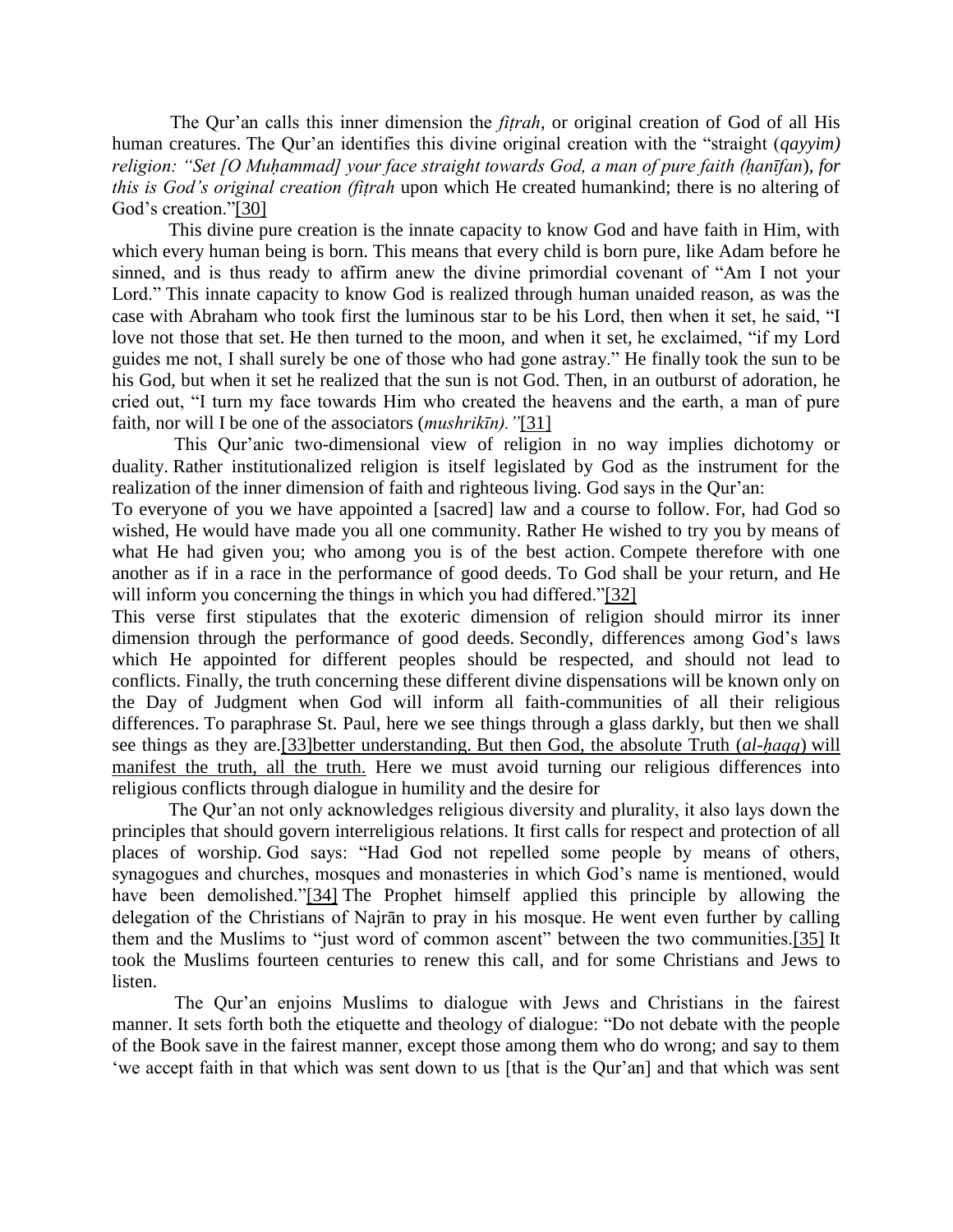down to you [that is the Torah and the Gospel]. Our God and your God is one, and to Him we are submitters (*muslims*).[36]

 What then is the ultimate goal of interfaith dialogue from the point of view of the Qur'an? The following few conclusions will, it is hoped, suggest some tentative answers.

### **Concluding Remarks**

It may be first concluded from the preceding discussion that, neither the Qur'an nor the Prophetic tradition demands of Jews and Christians that they give up their religious identity and become Muslims unless they freely choose to do so. The basis of this religious freedom in Islam is the categorical Qur'anic assertion (Q. 2:256), "there is no compulsion in religion." This is a categorical command, not a statement of fact.

 Secondly, the Qur'an and Prophetic tradition only enjoined Muslims as well as the followers of other faiths to engage in meaningful dialogue, cooperation and agreement on basic principles. This is what the Qur'an calls "a just word of common ascent", between the Muslims and the people of the Book to worship no one except God and not "take one another as lords beside God".[37] This important call to a unity of faith across the diversity of religions is far more relevant to our time than it was to the time of the Prophet and his people. It goes far beyond the issue of whether Christians actually worship their monks or not. One of the Companions of the Prophet, 'Adī b.Ḥātim who was formerly a Christian, said to the Prophet: "But the Jews and the Christians do not worship their Rabbis and their monks." The Prophet said, "Do not they legislate for them and they accept their legislation?" This is tantamount to worshipping them.[38] This is because worship in Islam is obedience and if one obeys anyone other than God it is as though one worships him instead of God.

 It is important in this regard to observe that Karaism, a movement within Judaism which arose after Islam, may be regarded as an answer to this call. The Karaite movement continues to this day to call other Jews to return to the law of God as revealed in the Torah, and rejects Rabbinic Judaism. It is with this Rabbinic Judaism that the Qur'an was concerned and with which the Muslim community has been struggling ever since.

Judaism, as it has been observed for nearly 2,000 years, is Rabbinic Judaism. Although Rabbinic Judaism is continuous with biblical religion, the latter has been completely superseded by the former. This is perhaps the reason behind the Qur'anic call for the people of the Torah to judge by what God has revealed in it. For the same reason, the Qur'an calls upon the people of the Gospel to judge by what God has revealed in it.[39]

 To the extent that Eastern Christians, more than other peoples, at least at the time of the revelation of the Qur'an, tried to harmonize their faith in God with moral living and humility before Him, they are considered to be the "nearest in amity" to Muslims.[40] This special relation with the Christians does not close the door to dialogue with other religious communities. In fact, the legal designation of *Ahl al-Kitāb* (peoples of the Book) has been quite fluid. It came to include more and more communities as Muslims came to know more and more religious traditions.

 To conclude: what then is the challenge that the Qur'an presents to us today? The challenge is this, that we all have faith in God and compete with one another in righteous works. It follows from this challenge that all people of faith respect one another and that they believe in all of God's revelations.

 The Qur'an presents the followers of all three monotheistic religions not only with a great challenge, but with a great promise as well. The promise is this: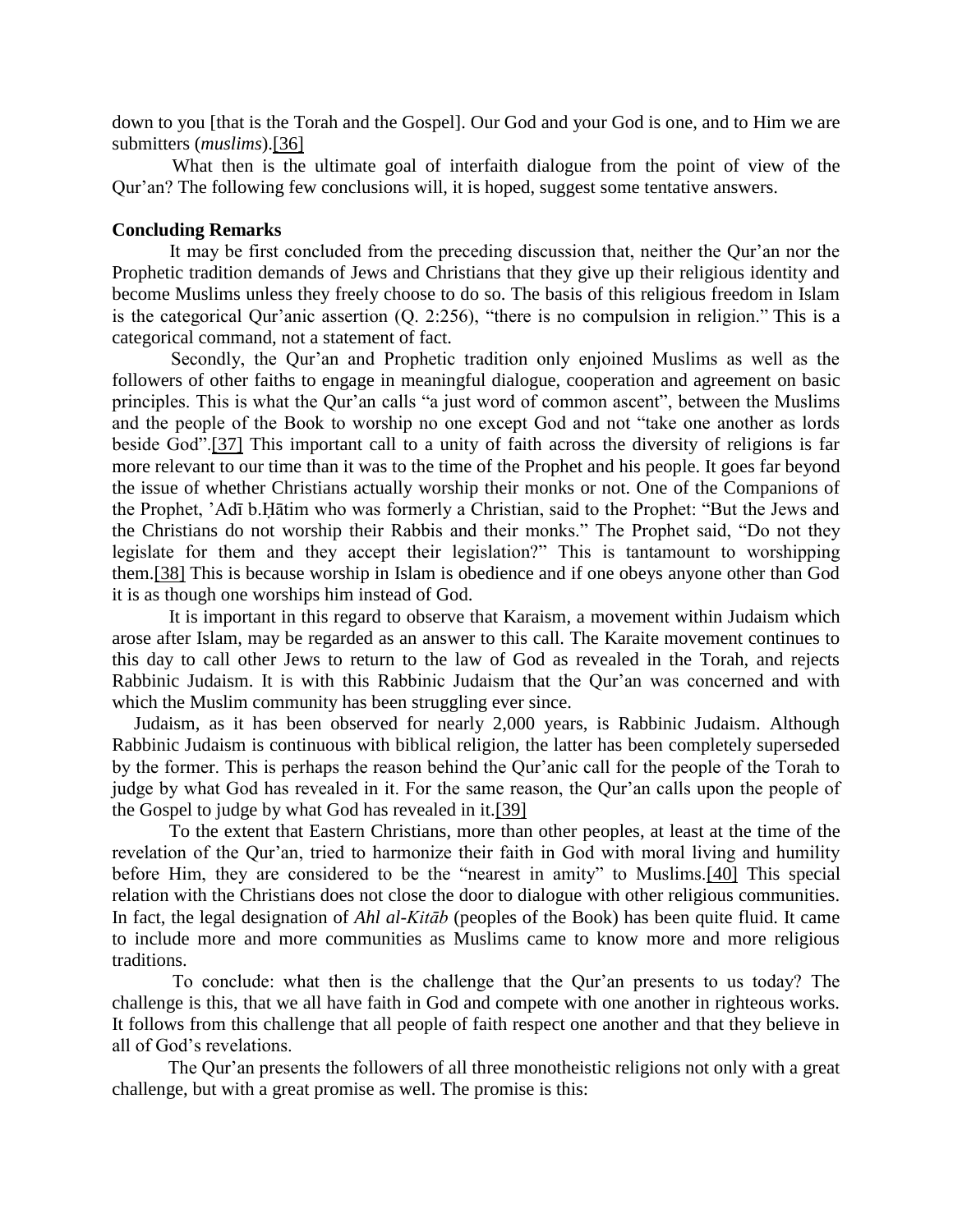Were the people of the Book to abide by the Torah, the Gospel and that which was sent down to them from their lord [i.e. the Qur'an], they would be nourished with provisions from above them and from beneath their feet.[41]

[7] Rahner developed his idea into an elaborate theology of salvation through the cross of Christ. See his *Theological Investigations*, particularly vols 14 and 16, both available in English translations.

[8] Dogmatic Constitution on the Church no. 16.

[9] See for a penetrating study of the different approaches to religious pluralism, as well as the issue of religious relativism, John Hick, *An Interpretation of Religion*, ed. 2 (New Haven and London: Yale University Press, 2005). [10] See for examples Q. 10:47,4:41 and 16:36; and Acts 2:1-11, I Tm 2:4 and Heb. 1:1 ff.

[11] This notion was first introduced by Karl Jaspers in his *Origin and Goal of History* (New Haven: Yale University Press, 1953). For a good discussion of this important period in the development of human civilization and Islam's place in this development, see Marshall Hodgson, *The Venture of Islam: Conscience and History in a World Civilization*, vol. 1 (Chicago and London: University of Chicago Press, 1974).

[12] See *The Cambridge History of Iran: Vol. 2 ; The Median and Achaemenian Periods*. (Cambridge: Cambridge University Press, 1985); Isaiah 44:27-28, 45:1-3, 12-14; see also II Chronicles 36:21-23; Ezra, 1:1-9, 3:6-8, 5:12-17, 6:2-4

[13] Muslim hagiography identified Alexander with the prophetic figure *dhū al-qarnayn* of Q. 18:83-98. [14] See Matt 2:1-12

[15] See for a quick reference on Mani's life and death and his religion, *Encyclopedia of Religion* sv Mani.

[16] Q. 30:22. See also 2:213 and 5:48.

[17] Q. 22:17.

[18] See Mahmoud Ayoub, *A Muslim View of Christianity: Essays on Dialogue*, Irfan A. Omar (ed.), (New York: Orbis Books, 2007) pp. 17-30. ---. For a more detailed discussion of these four principles from a comparative religion point of view, consult my original lecture, on which this essay is largely based, in the IIIT archives, summer 2008.

[19] See Fazlur Rahman, *Major Themes of the Qur'an* ed. 2 (Minneapolis*:* Bibliothica Islamica, 1994) p. 162.

<sup>[1]</sup> The present essay has appeared in different forms in the following publications:

<sup>-</sup> "Islam and Pluralism." *Encounters* 3, 2 (Sept. 1997): 103-18.

<sup>-</sup> "Islam and the Challenge of Religious Pluralism." *Global Dialogue* 2, 1 (Winter 2000): 53-64.

<sup>-&</sup>quot;Religious Pluralism and The Challenges of Inclusivism, Exclusivism and Globalism: An Islamic Perspective". In Th. Sumartana et. al. (eds.), *Commitment of Faiths: Identity, Plurality and Gender*. Yogyakarta, Indonesia: Institute of DIAN/Interfidei, 2002.

<sup>[2]</sup> For the role of religion in the rise of human civilizations, see William H. McNeill. *The Rise of the West: A History of the Human Community*, (Chicago: University of Chicago Press, 1991).

<sup>[3]</sup> This capacity is called in the Qur'an "*fit}rat Allah*", God's pure creation. See Q. 30:30, to which we shall return later in this discussion.

<sup>[4]</sup> See *Encyclopedia of Religion* Mircea Eliade editor in chief, Macmillan Publishers, Electronic Edition produced by Infobases Inc, Provo, Utah. SV Cyprian. For a modern Protestant defense of Christian exclusivism, see Alvin Plantinga, "Pluralism: A Defense of Religious Exclusivism," in *The Philosophical Challenge of Religious Diversity*, K. Meeker and P.Quinn (eds.), (New York: Oxford University Press, 1999) 172-192.

<sup>[5]</sup> Q. 3:85. See also v. 19, and Mahmoud M. Ayoub, *The Qur'an and Its Interpreters vol. 2*, [hereafter M. Ayoub Qur'an] (Albany: State University of New York Press, 1992), pp. 56 and 66, and pp. 240-43 for the views of Qur'an commentators of these verses.

<sup>[6]</sup> For a good study of the term Islam in the Qur'an and exegetical tradition, see Jane Smith, An historical and semantic study of the term "islām" as seen in a sequence of Quran commentaries Published by Scholars Press for Harvard Theological Review (1975)